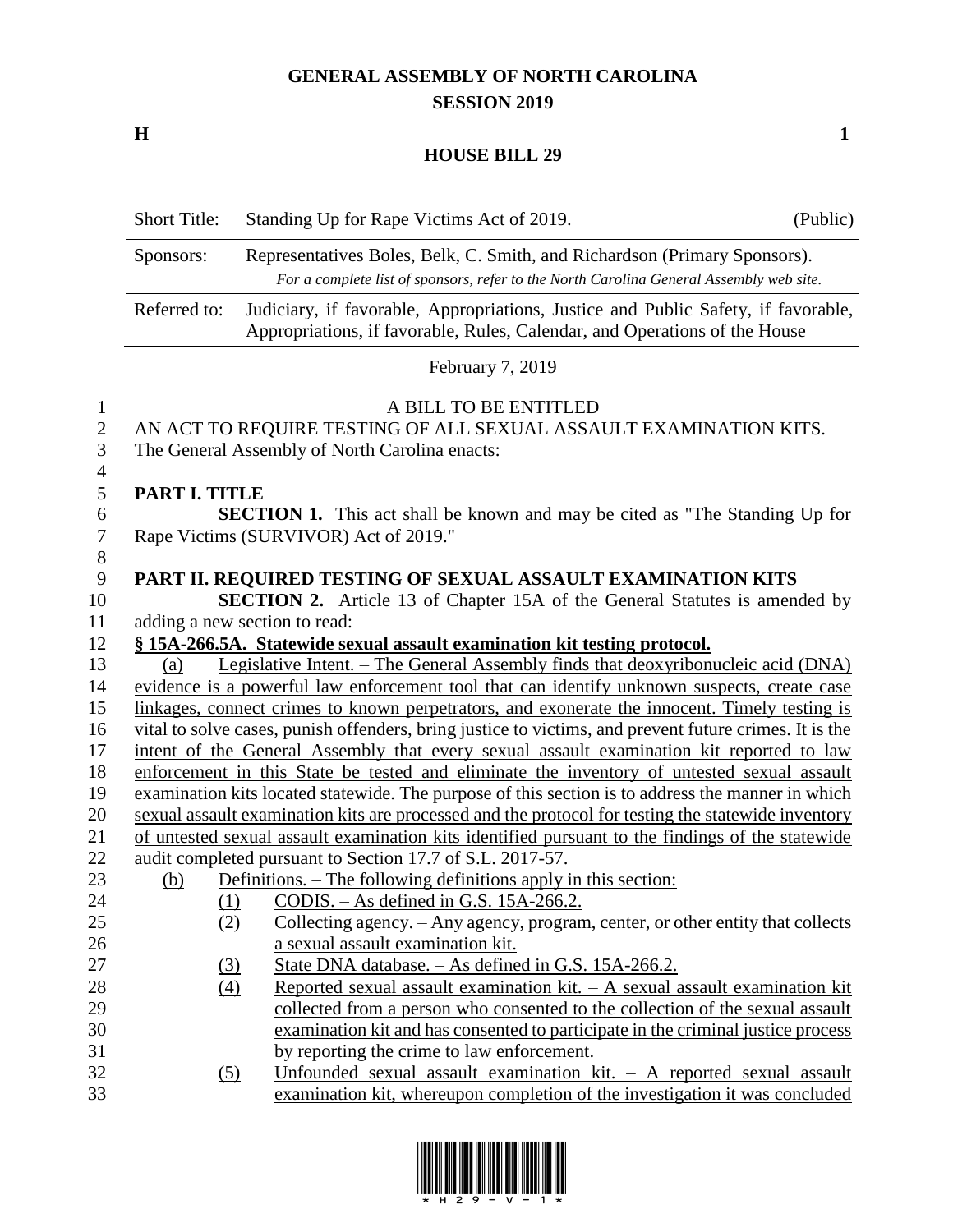|     |     | <b>General Assembly Of North Carolina</b>                                                                                                                                             | <b>Session 2019</b> |
|-----|-----|---------------------------------------------------------------------------------------------------------------------------------------------------------------------------------------|---------------------|
|     |     | by the investigating law enforcement agency, based on clear and convincing                                                                                                            |                     |
|     |     | evidence, that a crime did not occur.                                                                                                                                                 |                     |
|     | (6) | Unreported sexual assault examination $kit. - A$ sexual assault examination $kit$                                                                                                     |                     |
|     |     | collected from a person who consented to the collection of the sexual assault                                                                                                         |                     |
|     |     | examination kit, but has not consented to participate in the criminal justice                                                                                                         |                     |
|     |     |                                                                                                                                                                                       |                     |
|     |     | process.                                                                                                                                                                              |                     |
| (c) |     | Notification and Submission Requirements for Kits Completed On or After July 1,<br>2019. – Any collecting agency that collects a sexual assault examination kit completed on or after |                     |
|     |     |                                                                                                                                                                                       |                     |
|     |     | July 1, 2019, shall preserve the kit according to guidelines established under G.S. 15A-268(a2)                                                                                       |                     |
|     |     | and notify the appropriate law enforcement agency as soon as practicable, but no later than 24                                                                                        |                     |
|     |     | hours after the collection occurred. A law enforcement agency notified under this subsection                                                                                          |                     |
|     |     | shall do all of the following:                                                                                                                                                        |                     |
|     | (1) | Take custody of a sexual assault examination kit from the collecting agency                                                                                                           |                     |
|     |     | that collected the kit within seven days of receiving notification. The law                                                                                                           |                     |
|     |     | enforcement agency that takes custody of a kit under this subdivision shall                                                                                                           |                     |
|     |     | retain and preserve the kit in accordance with the requirements of                                                                                                                    |                     |
|     |     | G.S. 15A-268.                                                                                                                                                                         |                     |
|     | (2) | Submit a reported sexual assault examination kit to the State Crime                                                                                                                   |                     |
|     |     | Laboratory, or a laboratory approved by the State Crime Laboratory, not more                                                                                                          |                     |
|     |     | than 45 days after taking custody of the reported sexual assault examination                                                                                                          |                     |
|     |     | kit.                                                                                                                                                                                  |                     |
|     | (3) | Submit an unreported sexual assault examination kit to the Department of                                                                                                              |                     |
|     |     | Public Safety not more than 45 days after taking custody of the unreported                                                                                                            |                     |
|     |     | sexual assault examination kit. The Department of Public Safety shall store                                                                                                           |                     |
|     |     | any kit it receives under this subdivision pursuant to the authority set forth in                                                                                                     |                     |
|     |     | G.S. $143B-601(13)$ .                                                                                                                                                                 |                     |
| (d) |     | Notification and Submission Requirements for Kits Completed On or Before January                                                                                                      |                     |
|     |     | 1, 2018. – Any law enforcement agency that possesses a sexual assault examination kit completed                                                                                       |                     |
|     |     | on or before January 1, 2018, shall do the following:                                                                                                                                 |                     |
|     | (1) | Establish a review team that may consist of prosecutors, law enforcement,                                                                                                             |                     |
|     |     | sexual assault nurse examiners, victim advocacy groups, survivors of sexual                                                                                                           |                     |
|     |     | assault, and representatives from a forensic laboratory. The review team                                                                                                              |                     |
|     |     | required under this subdivision shall be established as soon as practicable, but                                                                                                      |                     |
|     |     | no later than three months after the effective date of this section.                                                                                                                  |                     |
|     | (2) | Utilize the review team established under subdivision (1) of this subsection to                                                                                                       |                     |
|     |     | survey the law enforcement agency's entire untested sexual assault                                                                                                                    |                     |
|     |     | examination kit inventory and conduct a case review to determine each sexual                                                                                                          |                     |
|     |     | assault examination kit's testing priority. The survey and review required                                                                                                            |                     |
|     |     | under this subdivision shall be completed as soon as practicable, but no later                                                                                                        |                     |
|     |     | than three months after the effective date of this section. The review required                                                                                                       |                     |
|     |     | under this subdivision shall consider each of the following factors in                                                                                                                |                     |
|     |     |                                                                                                                                                                                       |                     |
|     |     | determining the submission priority of a sexual assault examination kit:                                                                                                              |                     |
|     |     | Investigative and evidentiary value for the individual case.<br>$\underline{\mathbf{a}}$ .                                                                                            |                     |
|     |     | CODIS potential to link profiles and identify possible serial offenders.<br><u>b.</u>                                                                                                 |                     |
|     |     | Potential for victim participation in the investigation and prosecution.<br>$\underline{c}$ .                                                                                         |                     |
|     |     | Potential value for admission as evidence under Rule 404(b) of the<br><u>d.</u>                                                                                                       |                     |
|     |     | North Carolina Rules of Evidence.                                                                                                                                                     |                     |
|     |     | Age and health of victim.<br><u>e.</u>                                                                                                                                                |                     |
|     |     | <u>f.</u><br>Potential for exculpatory value for a convicted person.                                                                                                                  |                     |
|     |     | <u>Any other factor the review team deems to be relevant.</u><br>$g_{\cdot}$                                                                                                          |                     |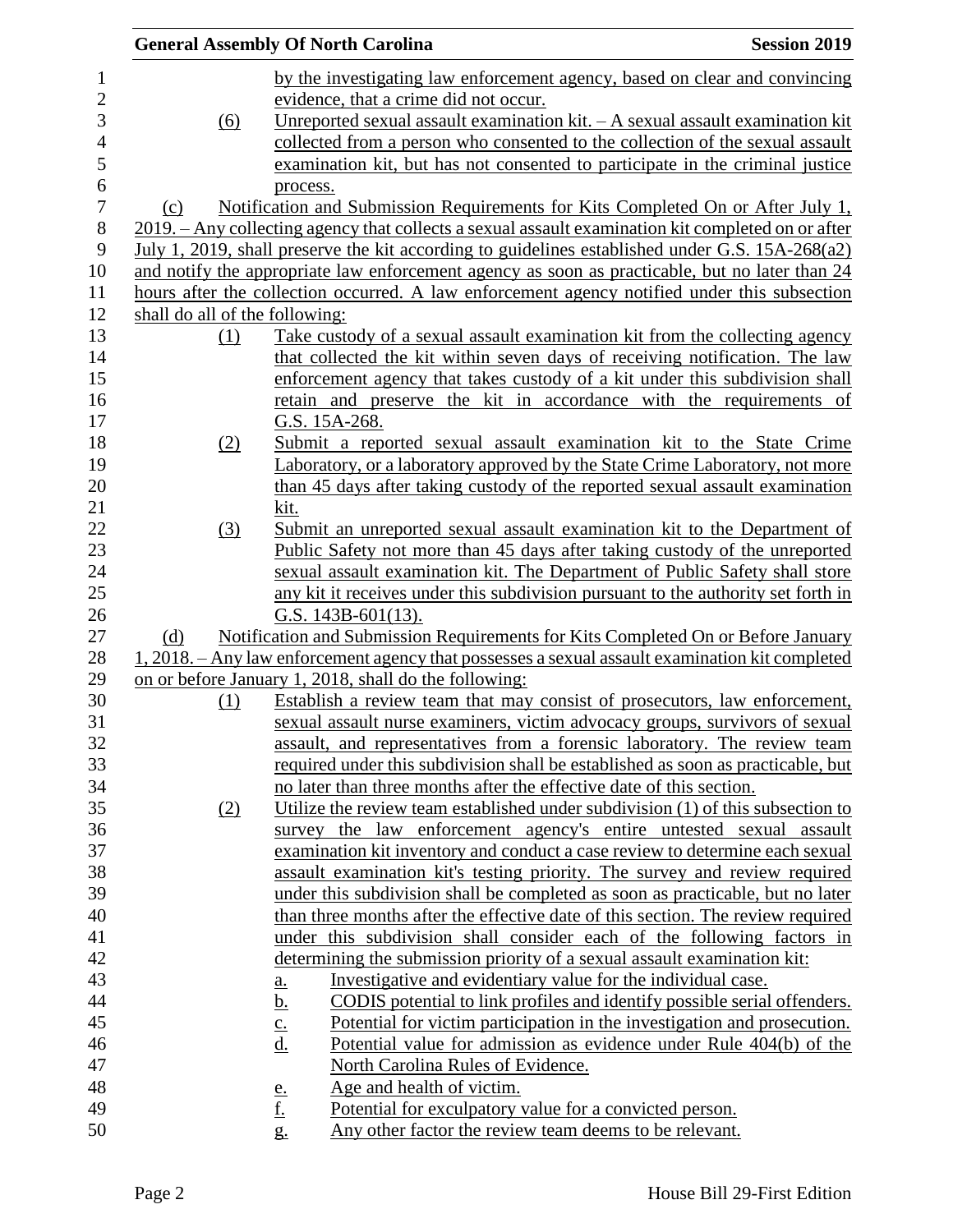|                | <b>General Assembly Of North Carolina</b>         |                                                                                    | <b>Session 2019</b>                                                                                                                      |
|----------------|---------------------------------------------------|------------------------------------------------------------------------------------|------------------------------------------------------------------------------------------------------------------------------------------|
| $\mathbf{1}$   | (3)                                               |                                                                                    | Upon determination by the review team that a sexual assault examination kit                                                              |
| $\overline{2}$ |                                                   |                                                                                    | is of priority status and not subject to subsection (e) of this section, the law                                                         |
| 3              |                                                   |                                                                                    | enforcement agency shall notify the State Crime Laboratory, or a laboratory                                                              |
| 4              |                                                   |                                                                                    | approved by the State Crime Laboratory, of the sexual assault examination kit                                                            |
|                |                                                   |                                                                                    | and submit a request for testing of the sexual assault examination kit. The law                                                          |
|                |                                                   |                                                                                    | enforcement agency shall continue the process set forth in subdivisions (2)                                                              |
|                |                                                   |                                                                                    | and (3) of this subsection until all untested sexual assault examination kits                                                            |
|                |                                                   |                                                                                    | eligible for submission within its inventory have been submitted for testing.                                                            |
|                |                                                   |                                                                                    | The following untested sexual assault examinations kits are not eligible for                                                             |
|                |                                                   | submission for testing under this subdivision:                                     |                                                                                                                                          |
|                |                                                   |                                                                                    | Unreported sexual assault examination kits. Unreported sexual assault                                                                    |
|                | $\underline{a}$ .                                 |                                                                                    | examination kits shall be sent within 45 days of the review required                                                                     |
|                |                                                   |                                                                                    | under subdivision (2) of this subsection to the Department of Public of                                                                  |
|                |                                                   |                                                                                    | Safety for storage pursuant to the authority set forth in                                                                                |
|                |                                                   | G.S. $143B-601(13)$ .                                                              |                                                                                                                                          |
|                |                                                   |                                                                                    | Sexual assault examination kits that have been confirmed as                                                                              |
|                | <u>b.</u>                                         |                                                                                    | unfounded sexual assault examination kits after a comprehensive case                                                                     |
|                |                                                   |                                                                                    |                                                                                                                                          |
|                |                                                   |                                                                                    | review by the law enforcement agency and complete review by the<br>review team established under subdivision (1) of this subsection. The |
|                |                                                   |                                                                                    | law enforcement agency shall track within the agency the number of                                                                       |
|                |                                                   |                                                                                    | sexual assault examination kits which are concluded to be unfounded                                                                      |
|                |                                                   |                                                                                    | along with a brief summary indicating the information and evidence                                                                       |
|                |                                                   |                                                                                    | supporting the determination of an unfounded sexual assault                                                                              |
|                |                                                   |                                                                                    | examination kit. If the law enforcement agency receives any                                                                              |
|                |                                                   |                                                                                    | information or evidence that creates investigative or evidentiary value                                                                  |
|                |                                                   |                                                                                    | for testing the unfounded sexual assault examination kit, the law                                                                        |
|                |                                                   |                                                                                    | enforcement agency shall send the unfounded sexual assault                                                                               |
|                |                                                   |                                                                                    | examination kit to the State Crime Laboratory, or a laboratory                                                                           |
|                |                                                   | approved by the State Crime Laboratory, as soon as practicable.                    |                                                                                                                                          |
|                | $\underline{c}$ .                                 |                                                                                    | Sexual assault examination kits in which (i) a criminal prosecution has                                                                  |
|                |                                                   |                                                                                    | resulted in conviction, (ii) the convicted person does not seek DNA                                                                      |
|                |                                                   |                                                                                    | testing, and (iii) the convicted person's DNA profile is already in                                                                      |
|                |                                                   | CODIS.                                                                             |                                                                                                                                          |
|                | (e)                                               |                                                                                    | Submission Requirements for Other Kits. – Sexual assault examination kits that are                                                       |
|                |                                                   |                                                                                    | not subject to the requirements of subsections (c) or (d) of this section shall be submitted to the                                      |
|                |                                                   |                                                                                    | State Crime Laboratory, or a laboratory approved by the State Crime Laboratory, as soon as                                               |
|                | practicable.                                      |                                                                                    |                                                                                                                                          |
|                | (f)                                               |                                                                                    | Testing Requirements for Accepted Kits. – As soon as practicable after receiving a                                                       |
|                |                                                   |                                                                                    | written request for testing of a sexual assault examination kit subject to subsection (d) of this                                        |
|                |                                                   |                                                                                    | section, the State Crime Laboratory, or a laboratory approved by the State Crime Laboratory,                                             |
|                |                                                   |                                                                                    | shall notify the submitting law enforcement agency of the request's approval and provide                                                 |
|                |                                                   |                                                                                    | shipment instructions for the sexual assault examination kit. The State Crime Laboratory, or a                                           |
|                |                                                   |                                                                                    | laboratory approved by the State Crime Laboratory, shall pursue DNA analysis of any sexual                                               |
|                |                                                   |                                                                                    | assault examination kit accepted from a law enforcement agency under this section to develop                                             |
|                |                                                   |                                                                                    | DNA profiles that are eligible for entry into CODIS and the State DNA Database pursuant to                                               |
|                |                                                   |                                                                                    | G.S. 15A-266.5 and G.S. 15A-266.7. The State CODIS System Administrator, or the                                                          |
|                |                                                   |                                                                                    | Administrator's designee, shall enter a DNA profile developed under this subsection into the                                             |
|                |                                                   |                                                                                    | CODIS database pursuant to G.S. 15A-266.8 and into the State DNA Database, provided that the                                             |
|                |                                                   | testing of the sexual assault examination kit resulted in an eligible DNA profile. |                                                                                                                                          |
|                | (g)                                               |                                                                                    | Lack of Compliance. – Lack of compliance with the requirements set forth in this                                                         |
|                | section shall not result in any of the following: |                                                                                    |                                                                                                                                          |